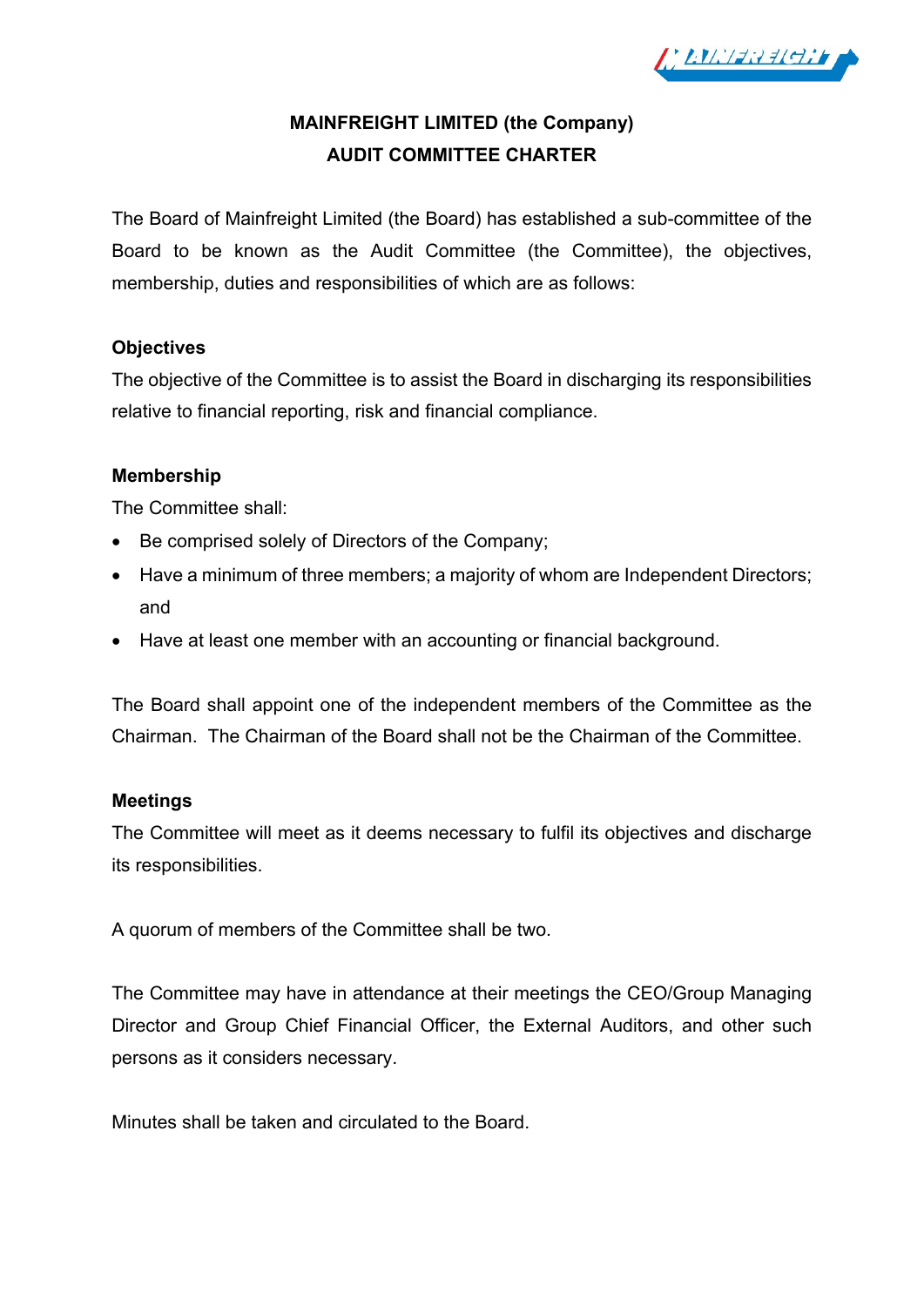

## **Responsibilities**

- Recommend to the Board the appointment (or removal) of the External Auditor and ensure, through liaison with the External Auditor and Management, that the Company and its subsidiaries are discharging their responsibilities to meet relevant legislation and regulatory requirements governing corporate entities, including generally accepted accounting practice and applicable financial reporting standards;
- Ensure the External Auditor or lead audit partner is changed at least every five years;
- Review the annual audit plan and its scope, and recommend these to the Board together with the annual audit fee;
- Have direct communication with, and unrestricted access to, the External Auditor, and any internal auditors or accountants;
- Meet regularly to monitor and review the independent and internal auditing practices of Mainfreight;
- Review Management's internal audit results for the Company's branches (annually)
- Review draft financial statements with Management and the External Auditors, together with associated market releases
- Advise all Directors whether the financial statements comply with the appropriate laws and regulations, and recommend final acceptance of the full financial statements for each financial year and half year to the Board;
- Receive, consider and ensure appropriate action is taken on the External Auditors' report to Management on the status of internal control and management systems;
- Review accounting policies, particularly amendments to existing accounting policies, to ensure ongoing compliance with generally accepted accounting practice and applicable financial reporting standards;
- Review the independence of the External Auditor and review non-audit services provided by the External Auditor in that regard;
- Ensure that the Company has an effective risk control framework in place including internal controls for:
	- Safeguarding Company assets (including appropriate insurance cover and asset revaluation)